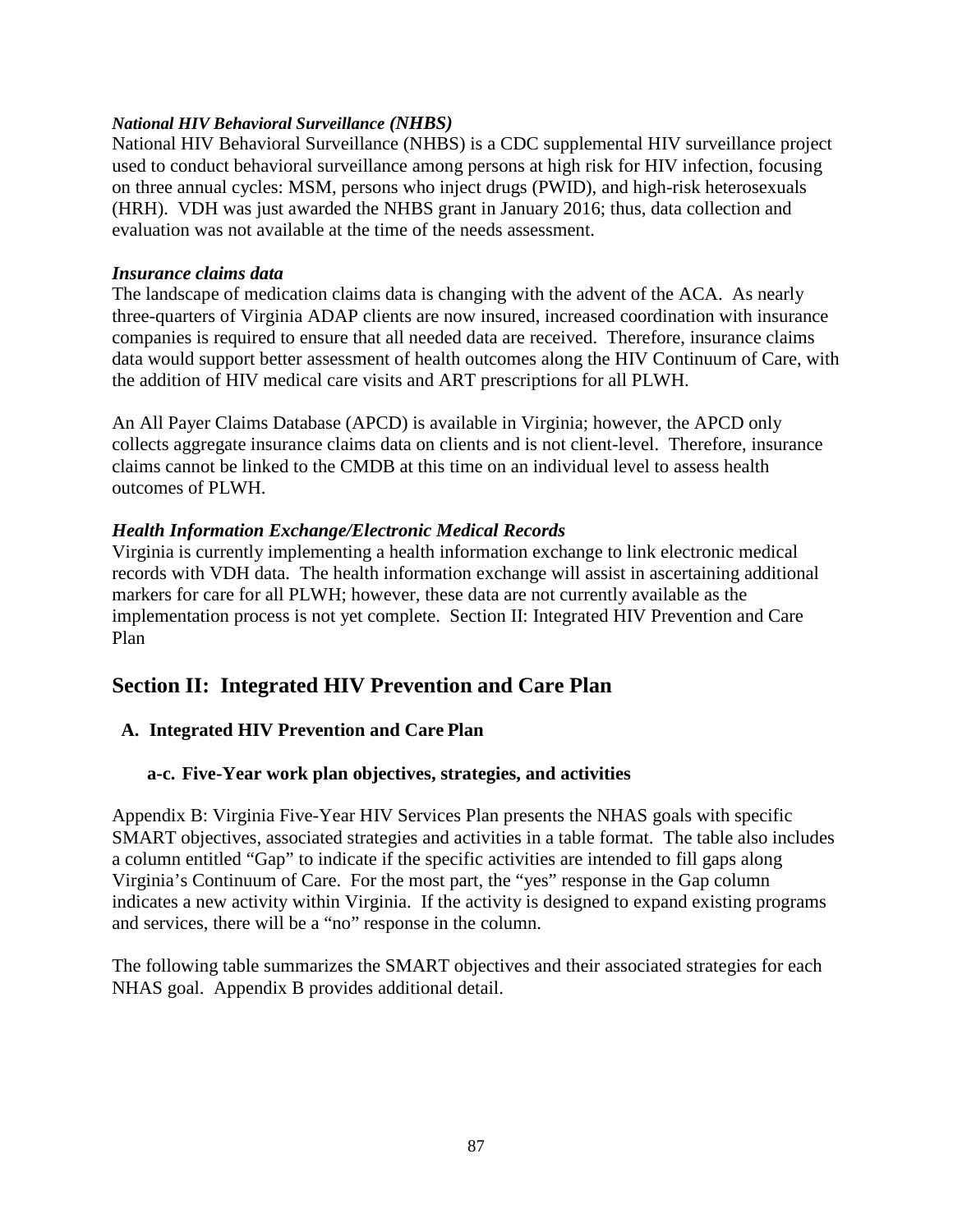| <b>NHAS Goal/</b><br>Objective/Strategy | <b>Description</b>                                                                                                                                                                                          |  |  |  |  |
|-----------------------------------------|-------------------------------------------------------------------------------------------------------------------------------------------------------------------------------------------------------------|--|--|--|--|
| NHAS GOAL #1:                           | <b>REDUCE NEW HIV INFECTIONS</b>                                                                                                                                                                            |  |  |  |  |
| Objective 1.1                           | By December 31, 2021, the Commonwealth of Virginia will increase the percentage of<br>people living with HIV who know their serostatus to at least 90 percent.                                              |  |  |  |  |
| Strategy A                              | Expand routine testing in targeted areas of high prevalence and in areas with disparities<br>related to social determinants of health indicators.                                                           |  |  |  |  |
| <b>Strategy B</b>                       | Develop innovative strategies to engage providers in both routine and risk-based testing.                                                                                                                   |  |  |  |  |
| Strategy C                              | Expand and/or develop innovative models of targeted testing to high-risk populations.                                                                                                                       |  |  |  |  |
| Strategy D                              | Identify and help facilitate systems changes to barriers that prevent third-party payment of<br>routine HIV testing and screening.                                                                          |  |  |  |  |
| Strategy E                              | Engage injection drug users in HIV and Hepatitis C virus (HCV) testing as part of DDP's Drug<br>User Health Initiative.                                                                                     |  |  |  |  |
| Objective 1.2                           | By December 31, 2021, the Virginia Department of Health increase HIV testing among<br>men to 58,350.                                                                                                        |  |  |  |  |
| Strategy A                              | Improve current methods for engaging MSM populations in HIV prevention and testing.                                                                                                                         |  |  |  |  |
| <b>Strategy B</b>                       | Address Sexual Health and HIV as part of the holistic health needs of all men by facilitation<br>of community health efforts aimed toward men.                                                              |  |  |  |  |
| Strategy C                              | Use innovative ways to reach men by introducing HIV testing for men to sites atypical of<br>providing HIV testing for men, and by introducing HIV testing to sites/events most likely to<br>receive men.    |  |  |  |  |
| Objective 1.3                           | By December 31, 2021, the Commonwealth of Virginia will reduce the number of new<br>HIV diagnoses by at least 25%.                                                                                          |  |  |  |  |
| <b>Strategy A</b>                       | Implement and/or expand use of biomedical interventions in high-risk populations, i.e., pre-<br>exposure prophylaxis (PrEP) and non-occupational post-exposure prophylaxis (nPEP).                          |  |  |  |  |
| Strategy B                              | Ensure access to free condoms to high-risk populations statewide.                                                                                                                                           |  |  |  |  |
| Strategy C                              | Expand the implementation of effective behavioral interventions with PLWH and high-risk<br>negative populations and/or in high prevalence regions.                                                          |  |  |  |  |
| <b>Strategy D</b>                       | Provide seamless transition programs through care coordination for recently released HIV<br>positive offenders.                                                                                             |  |  |  |  |
| <b>Strategy E</b>                       | Expand delivery of retention and adherence services offered by providers.                                                                                                                                   |  |  |  |  |
| Strategy F                              | Expand service navigation for high-risk HIV negative individuals, including linkage to primary<br>medical care.                                                                                             |  |  |  |  |
| NHAS GOAL #2:                           | <b>INCREASING ACCESS TO CARE AND IMPROVING HEALTH OUTCOMES FOR PEOPLE</b><br>LIVING WITH HIV (PLWH).                                                                                                        |  |  |  |  |
| Objective 2.1                           | By December 31, 2021, the Commonwealth of Virginia will increase the percentage of<br>newly-diagnosed persons linked to HIV medical care within one month of their HIV<br>diagnosis to at least 85 percent. |  |  |  |  |
| Strategy A                              | Increase access to and utilization of patient navigation and linkage to care services for all<br>newly-diagnosed individuals, regardless of testing site.                                                   |  |  |  |  |
| Strategy B                              | Link and engage clients in care through culturally and linguistically competent mechanisms.                                                                                                                 |  |  |  |  |
| Strategy C                              | Increase the number of newly-diagnosed individuals who complete a partner services<br>interview with Disease Intervention Specialist to at least 80% to align with the NHAS.                                |  |  |  |  |
| Objective 2.2                           | By December 31, 2021, the Commonwealth of Virginia will increase the percentage of<br>persons with diagnosed HIV infection who are retained in HIV medical care to at least<br>90 percent.                  |  |  |  |  |
| Strategy A                              | Strengthen the medical case management program and referral networks.                                                                                                                                       |  |  |  |  |

**Table 23. Summary of Virginia's Five-Year HIV Services Plan by NHAS Goal**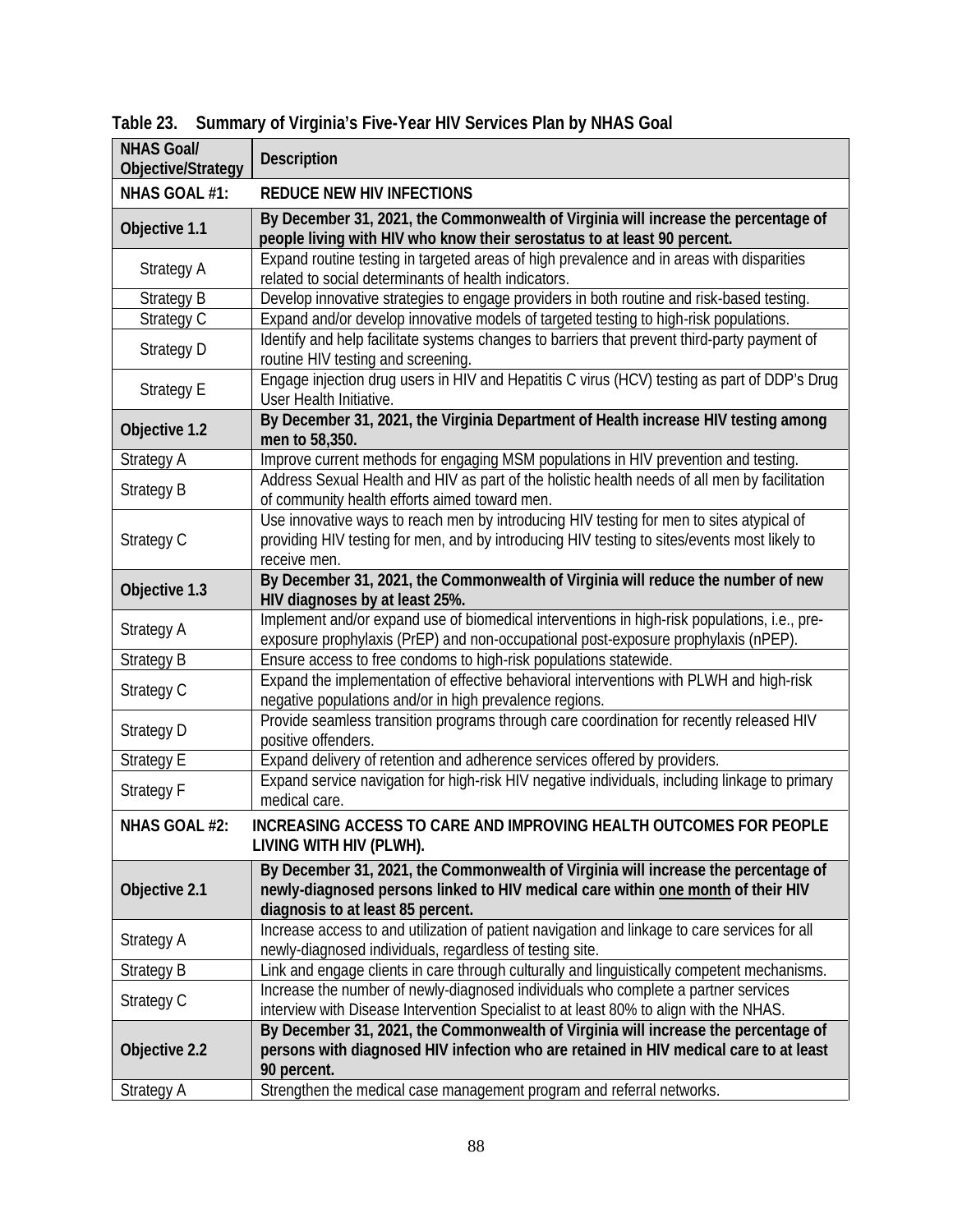| <b>NHAS Goal/</b><br>Objective/Strategy | <b>Description</b>                                                                                                                                                                                                                                                                                   |  |  |  |  |
|-----------------------------------------|------------------------------------------------------------------------------------------------------------------------------------------------------------------------------------------------------------------------------------------------------------------------------------------------------|--|--|--|--|
| Strategy B                              | Improve access to resources for transportation to core medical and support services.                                                                                                                                                                                                                 |  |  |  |  |
| Strategy C                              | Strengthen collaboration between HIV, Mental Health, and Substance Use.                                                                                                                                                                                                                              |  |  |  |  |
| Strategy D                              | Increase sub-recipient pool and referrals to dental services.                                                                                                                                                                                                                                        |  |  |  |  |
| <b>Strategy E</b>                       | Develop initiatives to address stigma (e.g., HIV, LGBTQ, mental health, and/or substance<br>use).                                                                                                                                                                                                    |  |  |  |  |
| Objective 2.3                           | By December 31, 2021, the Commonwealth of Virginia will increase the percentage of<br>persons with diagnosed HIV infection who are virally suppressed to at least 80<br>percent.                                                                                                                     |  |  |  |  |
| <b>Strategy A</b>                       | Increase stable housing for people living with HIV.                                                                                                                                                                                                                                                  |  |  |  |  |
| <b>Strategy B</b>                       | Increase the number of individuals on ART (antiretroviral therapy).                                                                                                                                                                                                                                  |  |  |  |  |
| Strategy C                              | Educate consumers and providers on Quality Management of HIV/AIDS.                                                                                                                                                                                                                                   |  |  |  |  |
| NHAS GOAL #3:                           | REDUCING HIV-RELATED DISPARITIES AND HEALTH INEQUITIES.                                                                                                                                                                                                                                              |  |  |  |  |
| Objective 3.1                           | By December 31, 2021, the Commonwealth of Virginia will reduce disparities in the rate<br>of new diagnoses by at least 15 percent in the following groups: gay and bisexual<br>men, Black females, and persons living in the Eastern Region, Hispanics in the<br>Northwest, and Transgender persons. |  |  |  |  |
| Strategy A                              | Engage communities with health disparities to affirm support for people living with HIV.                                                                                                                                                                                                             |  |  |  |  |
| <b>Strategy B</b>                       | Fill gaps in targeted interventions and services to better meet the HIV prevention and care<br>needs of vulnerable populations.                                                                                                                                                                      |  |  |  |  |
| Strategy C                              | Integrate social determinants of health (SDH) into program planning, design, and<br>implementation (e.g., using data to inform policy and program decisions, designing holistic<br>programs that address SDH).                                                                                       |  |  |  |  |
| Objective 3.2                           | By December 31, 2021, Virginia Department of Health will increase the percentage of<br>persons diagnosed with HIV infection (PWID, Transgender, 55 year and older,<br>Northern, and Eastern) who are virally suppressed to at least 80 percent.                                                      |  |  |  |  |
| <b>Strategy A</b>                       | Expand service access using multi-modal service delivery options throughout the state.                                                                                                                                                                                                               |  |  |  |  |
| <b>Strategy B</b>                       | Design and pilot programs that leverage use of social media and new technologies.                                                                                                                                                                                                                    |  |  |  |  |
| Strategy C                              | Expand peer based social support networks in the targeted populations.                                                                                                                                                                                                                               |  |  |  |  |
| Strategy D                              | Build on the DDP Patient Navigation Models Developed Through CAPUS and SPNS.                                                                                                                                                                                                                         |  |  |  |  |
| Objective 3.3                           | By December 31, 2021, Virginia Department of Health will increase the percentage of<br>timely diagnosis to 90% among the following populations (Hispanics, PWIDs, Females,<br>Aging Persons 55 years and older, Northwest Region, and the Northern Region)                                           |  |  |  |  |
| <b>Strategy A</b>                       | Provide more HIV testing options in Northern and Northwest Health Regions.                                                                                                                                                                                                                           |  |  |  |  |
| <b>Strategy B</b>                       | Develop partnerships and coalitions to target and engage Hispanics, females, and persons<br>over 55 years of age, PWIDs in holistic health programs, which include sexual health and<br>HIV testing components.                                                                                      |  |  |  |  |
| Strategy C                              | Promote self-management skills development among people with HIV.                                                                                                                                                                                                                                    |  |  |  |  |
| Strategy D                              | Promote public leadership by people with HIV, including gay and bisexual men, racial/ethnic<br>minorities, transgender and gender non-conforming individuals, youth, and women.                                                                                                                      |  |  |  |  |
| <b>NHAS GOAL #4:</b>                    | ACHIEVING A MORE COORDINATED VIRGINIA RESPONSE TO THE HIV EPIDEMIC.                                                                                                                                                                                                                                  |  |  |  |  |
| Objective 4.1                           | By December 31, 2021, the Commonwealth of Virginia will increase by at least two<br>efforts to improve the programmatic coordination of HIV programs within the Virginia<br>Department of Health and at least two external initiatives to increase coordination with<br>regional and local partners. |  |  |  |  |
| Strategy A                              | Develop an integrated outbreak response plan that outlines how HIV prevention, care and                                                                                                                                                                                                              |  |  |  |  |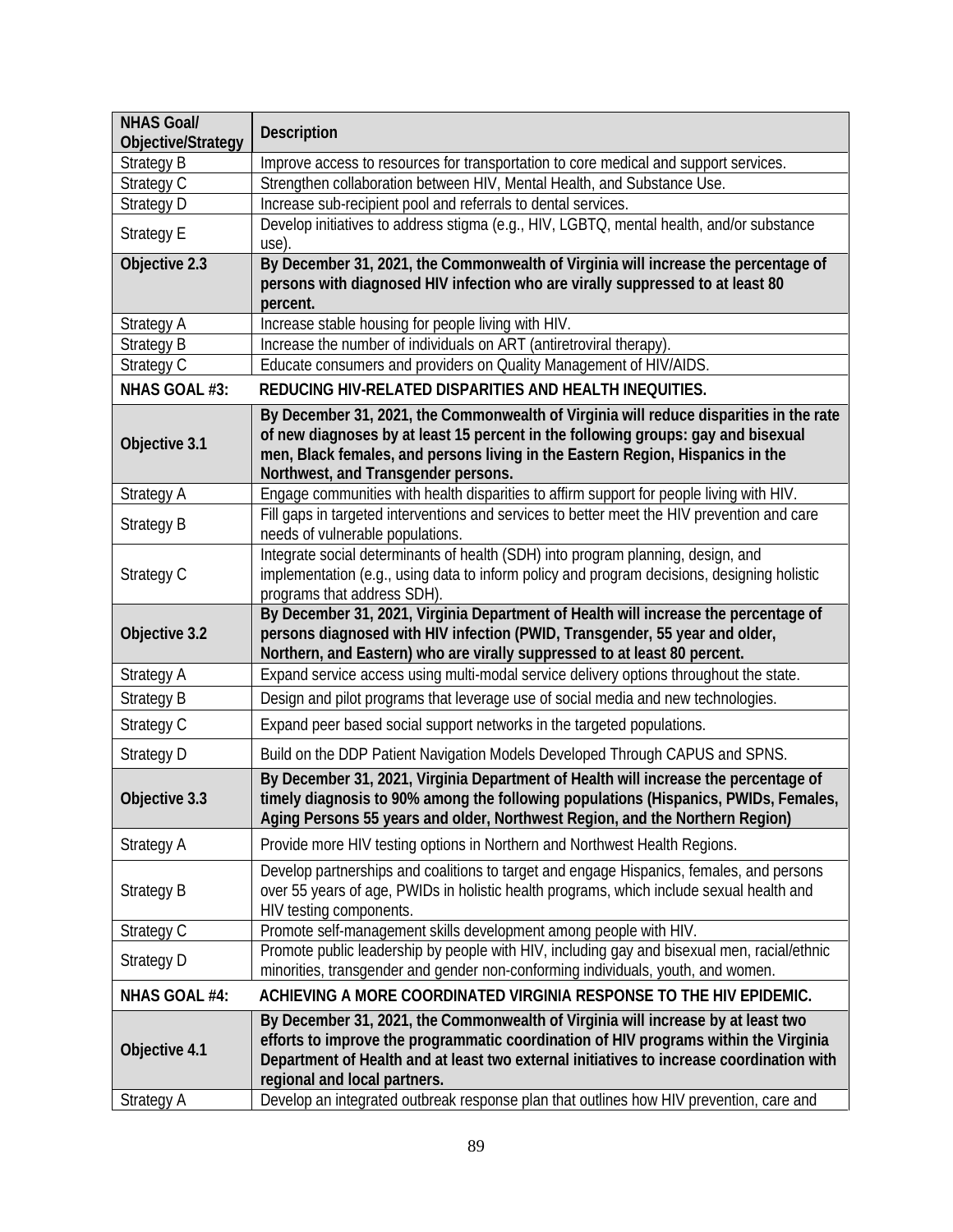| <b>NHAS Goal/</b><br>Objective/Strategy | <b>Description</b>                                                                            |
|-----------------------------------------|-----------------------------------------------------------------------------------------------|
|                                         | surveillance efforts work as a coordinated unit to address mobilizing the affected area's     |
|                                         | systems and personnel in order to effectively end the continuation of new infections in a     |
|                                         | timely manner.                                                                                |
| <b>Strategy B</b>                       | Integrate Virginia's HIV Care Continuum to include a prevention element, using baseline data  |
|                                         | to be gathered from PrEP projects and data from other prevention activities.                  |
| Strategy C                              | Expand the availability of HIV services within the Commonwealth.                              |
| Strategy D                              | Improve joint planning with the Norfolk Transitional Grant Area (TGA) and the Washington      |
|                                         | DC Eligible Metropolitan Area (EMA) to improve health outcomes among people living with       |
|                                         | HIV, including AIDS in the TGA.                                                               |
| <b>Strategy E</b>                       | Establish active collaborative relationships with other governmental partners (e.g., Virginia |
|                                         | Department of Behavioral Health and Developmental Services, Office of Minority Health and     |
|                                         | Health Equity, Virginia Department of Medical Assistance Services, Virginia Department of     |
|                                         | Housing and Community Development, etc.).                                                     |
| Objective 4.2                           | By December 31, 2021, VDH will increase the timeliness, completeness, and accuracy            |
|                                         | of data on persons living with and at-risk for HIV in the Commonwealth.                       |
| Strategy A                              | Continue to improve data quality, collection, and reporting to support HIV planning and       |
|                                         | evaluation activities within the Commonwealth.                                                |
| <b>Strategy B</b>                       | Improve the accuracy and completeness of HIV surveillance data.                               |
| Strategy C                              | Improve the e2Virginia database.                                                              |

DDP will leverage a variety of existing resources from across the state to implement its proposed plan. Appendix A: Financial Resources Inventory provides key information on HIV resources within Virginia. DDP will update this inventory on an ongoing basis throughout the five-year planning cycle. DDP has a strong, successful history of obtaining new funding for a variety of projects, including HRSA Ryan White Part F funds for Special Projects of National Significance and CDC demonstration projects. DDP has a grant writer devoted to assist with the identification of new funding opportunities and applying for new resources, as well as recompeting for existing resources. In addition, DDP has significant discretionary funds available to them through the 340B voluntary rebates from pharmacy companies as well as Medicare back billing.

In addition to financial resources, other resources needed to implement the various activities include staff time and energy, on the part of both DDP, as well as its community partner organizations. As content experts are needed, DDP will identify and engage consultants as appropriate to conduct training, needs assessment, and other activities. Lastly, a greater level of coordination of HIV services is called for through this plan, both internally within DDP and externally with other organizations. These activities will require staff time and energy both on the part of DDP and the collaborating/coordinating entities.

**a. Describe the metrics (e.g., number of HIV tests performed, medical visits, mental health screenings, HIV positivity rate, etc.) that will be used to monitor progress in achieving each goal outlined in the plan. Metrics should be consistent with the most current HHS Core Indicators and the NHAS Indicators.** 

Attachment B: Virginia Five-Year work plan lists in detail the various metrics and data indicators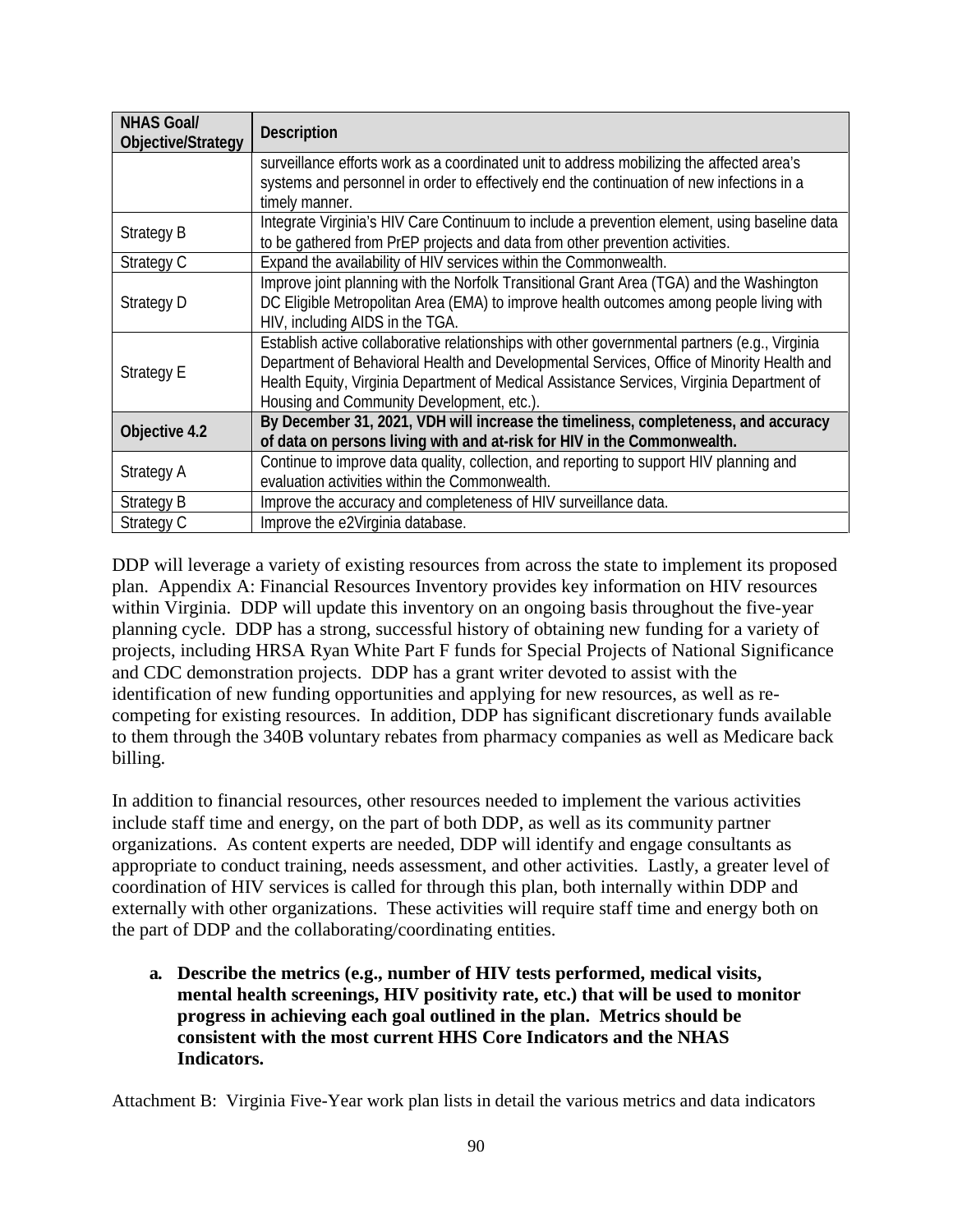that will be used to measure progress in achieving the goals of the NHAS, as well as achieving full implementation of the plan.

The SMART objectives outlined above in Table 19 are in complete alignment with the indicators outlined in the NHAS Updated to 2020. DDP has incorporated six of the NHAS indicators, specifically Objectives 1.1, 1.3, 2.1, 2.2, 2.3, and 3.1 into its own plan.

# **b. Describe any anticipated challenges or barriers in implementing the plan.**

DDP anticipates there will be a number of barriers and/or challenges that it faces in implementing the proposed plan. Some of them are client-level challenges and others are system or organizational-level challenges. They include but are not limited to:

- There are subgroups among PLWH who present further challenges to the system of care, notably youth, with high rates of sexually transmitted infections; the homeless and recently incarcerated populations; and MSM, notably men of color. Failure to meet the primary care, substance use, and mental health needs of these populations of PLWH will lead to reduced linkage to and retention in care;
- Although low health literacy affects individuals of every age, race, education and income level, vulnerable populations, including the elderly, minorities, immigrants, poor, homeless, incarcerated individuals, and persons with limited education are more likely to have low health literacy skills;
- People who are managing multiple chronic diseases and/or multiple insurance systems are also likely to have greater difficulty understanding health messages;
- There is a need for an increased sense of empowerment among PLWH to reach needed self-health management goals that will support treatment adherence, retention, and viral suppression;
- There is a need for enhanced public communication strategies phone, twitter, internet searches etc. to expand access to information;
- Transportation continues to be a challenge for many PLWH in getting to their medical appointments to link to an be retained in HIV medical care;
- There are limited opportunities for persons at risk for HIV to access information and testing; and
- There is a lack of communication between case managers and HOPWA, which needs to expand in order to increase support for housing.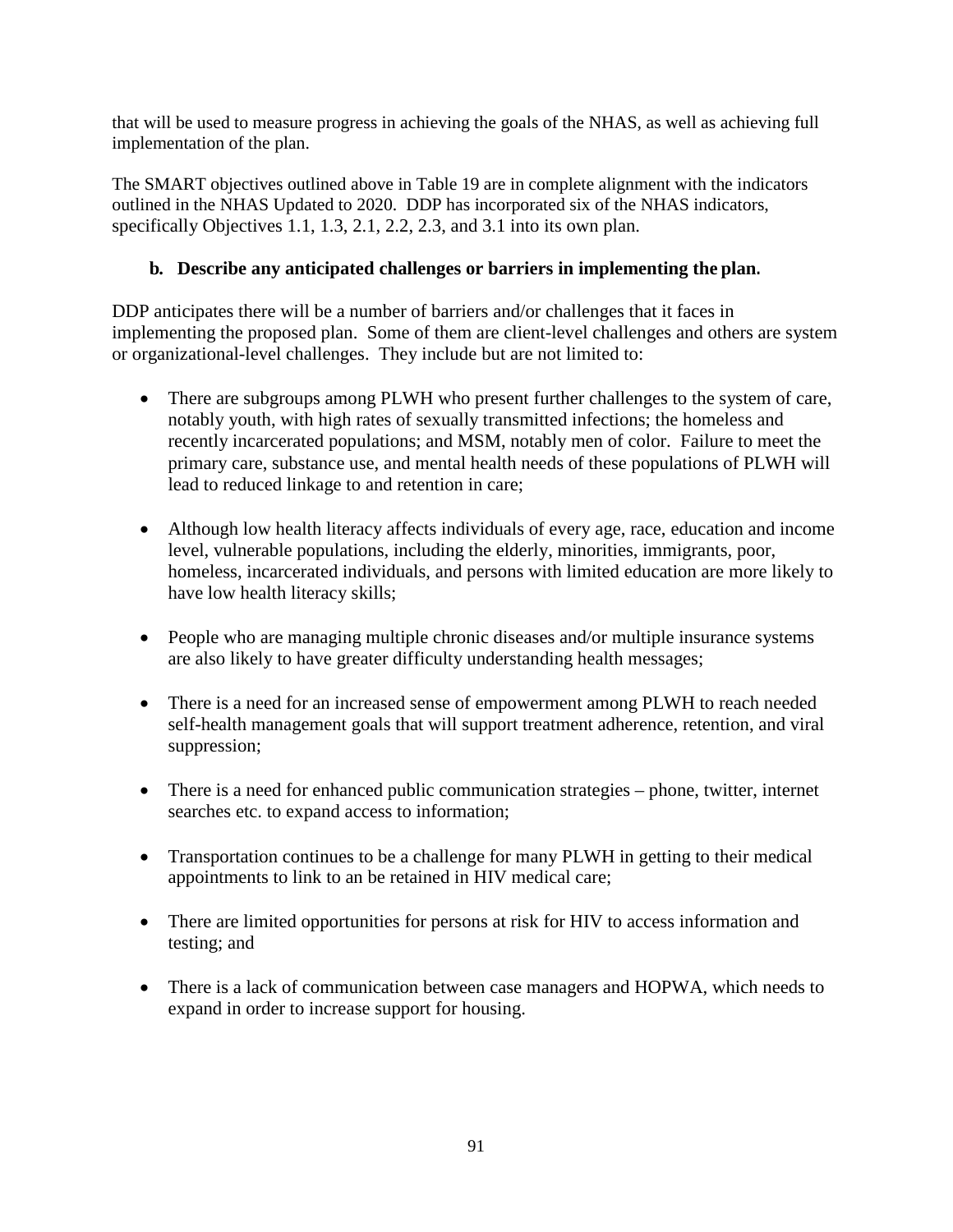### **B. Collaborations, Partnerships, and Stakeholder Involvement**

## **a. Describe the specific contributions of stakeholders and key partners to the development of the plan.**

In the formulation of this integrated plan, DDP collaborated extensively with the Community HIV Planning Group (CHPG); Part A/B/C/D providers in Virginia, including the Norfolk TGA and Washington D.C. EMA; and agencies serving persons at high risk for HIV as well as PLWH, in order to create a plan responsive to their needs. In addition, DDP conducted several focus groups and semi-structured interviews (provider and consumer). The questions for the focus groups, interviews and surveys were developed by HCS and HPS. Before the tools were utilized, a review of the questions was conducted by other DDP units. The provider survey was an online survey made available on Survey Monkey. This tool was vetted by the DDP and other stakeholders, including sub-recipients, who participated in a test run of the tool. Feedback was incorporated into the final version. The consumer survey was distributed at a two-day consumers training on quality management of HIV/AIDS, which targets PLWH. NVRC and NovaSalud assisted with the recruitment of Latino participants for the focus group, which targeted Latino PLWH and HRN. Participants for the other focus groups and interviews were recruited mainly by DDP through pre-planned meetings, which brought together PLWH and HRN. The following examples describe how their input has been solicited in each step of the planning process since the development of the last Comprehensive HIV Plan and Statewide Coordinated Statement of Need. Their ongoing participation and input is vital to assessing the needs of the state's HIV health service delivery system, which resulted in this plan—the *Virginia Integrated HIV Services Plan (2017-2021)*.

*Virginia Community HIV Planning Group:* The CHPG is the legislatively mandated Part B planning group in Virginia. It meets six times per year and is comprised of members of priority populations for HIV prevention and care, as well as organizations that provide services to these populations. The CHPG has convened three work groups over the past five years, including a group that examined the effects of Virginia's HIV Criminalization laws on HIV partner services and disclosure of status; a workgroup on Drug User Health that focused on Virginia's need for syringe exchange and other services for PWID and a racial disparities workgroup to examine the disparity between minority MSM and white MSM in the utilization of health care and HIV testing services. CHPG also compiled a needs assessment for each priority population and health region of Virginia, provided input on prioritizing populations and subpopulations, and has helped construct the strategies and activities for meeting the goals in the integrated plan.

Table 24 presents a list of topics discussed during regular CHPG meetings to solicit stakeholder input, including that from PLWH since 2013. These informational presentations and discussions provided important input regarding needs, barriers, and gaps in the current HIV services portfolio. For example, the discussion regarding sexual assault and HIV has led DDP to engage content experts to deliver training to the HIV workforce on trauma-informed care to strengthen their skills in this area. The training will be delivered in October 2016.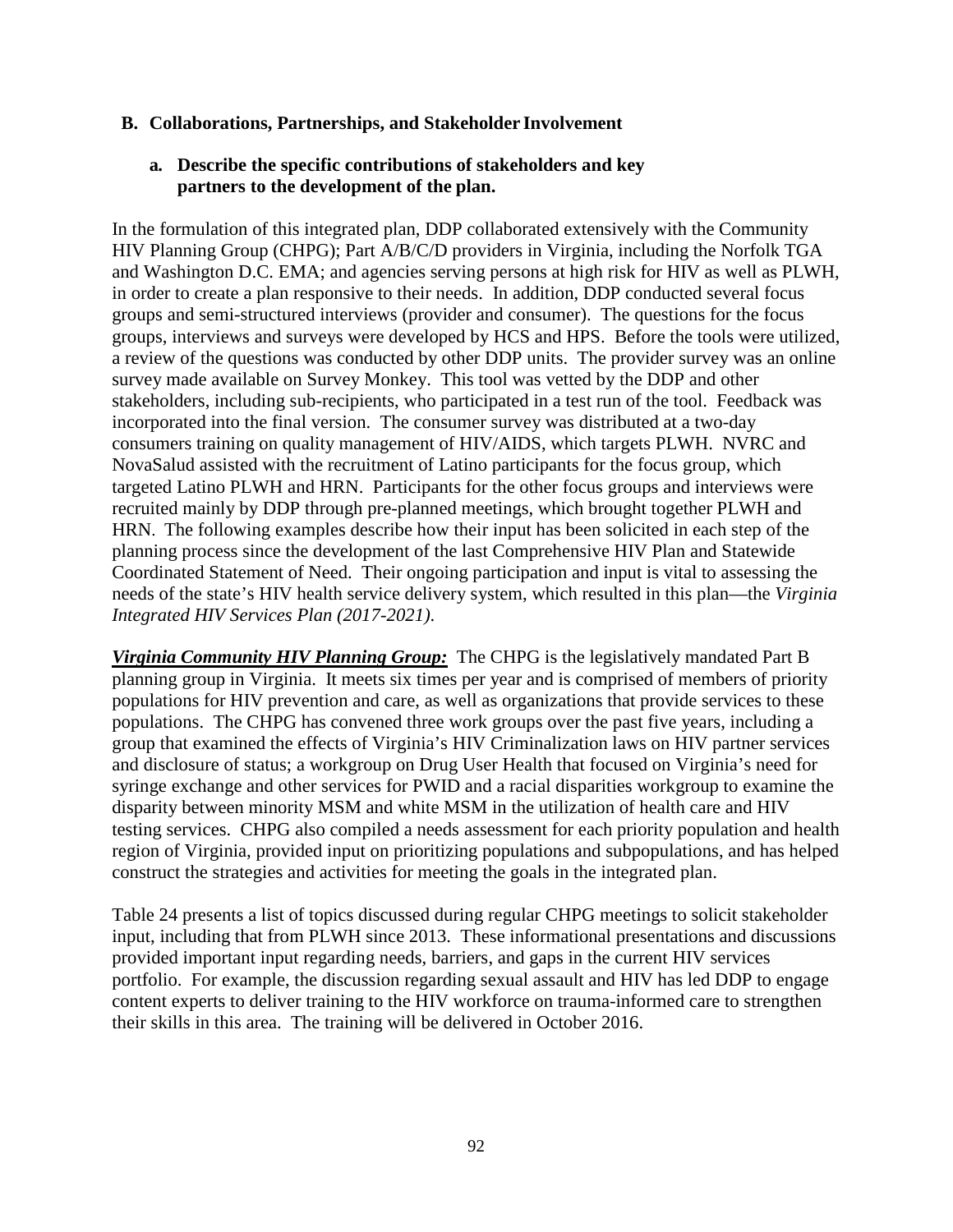| <b>TOPIC</b>                  | ORGANIZATIONS/INDIVIDUALS THAT COLLABORATED                              |  |  |  |
|-------------------------------|--------------------------------------------------------------------------|--|--|--|
| Sex workers                   | HIPS- Washington DC<br>٠                                                 |  |  |  |
|                               | Nationz Foundation, Richmond<br>$\bullet$                                |  |  |  |
|                               | 2 individual sex workers<br>$\bullet$                                    |  |  |  |
| <b>Offender Population</b>    | Virginia Department of Corrections                                       |  |  |  |
| Substance Abuse and           | Department of Behavioral Health and Developmental Services<br>$\bullet$  |  |  |  |
| <b>HIV/Hepatitis C</b>        | <b>NASTAD</b><br>$\bullet$                                               |  |  |  |
| Sexual Assault and HIV        | Division of Prevention and Health Promotion's Department of<br>$\bullet$ |  |  |  |
|                               | Sexual and Domestic Violence                                             |  |  |  |
|                               | Bon Secours' Forensic Nursing Department<br>$\bullet$                    |  |  |  |
|                               | Victim Assistance Network<br>$\bullet$                                   |  |  |  |
|                               | Virginia Action Alliance<br>$\bullet$                                    |  |  |  |
|                               | Virginia Department of Justice                                           |  |  |  |
|                               | Virginia Victims Compensation Fund<br>$\bullet$                          |  |  |  |
| <b>Mental Health Services</b> | Access AIDS Care, Norfolk<br>٠                                           |  |  |  |
|                               | AIDS/HIV Services Group- Charlottesville<br>$\bullet$                    |  |  |  |
|                               | <b>Department of Corrections</b><br>٠                                    |  |  |  |
|                               | <b>VCU Infectious Disease Clinic</b><br>$\bullet$                        |  |  |  |
|                               | Richmond Behavioral Health Authority<br>٠                                |  |  |  |
|                               | Department of Behavioral Health and Developmental Services<br>$\bullet$  |  |  |  |
| Social Marketing              | Kaiser Family Foundation                                                 |  |  |  |
| <b>HIV Criminalization</b>    | SeroProject<br>٠                                                         |  |  |  |
|                               | Pennsylvania/Mid-Atlantic AETC                                           |  |  |  |

**Table 24. List of Presentations and Topics Discussed During CHPG Meetings (2013-Present)**

*Ryan White Part A Organizations:* There are two Part A jurisdictions that serve PLWH in Virginia: (1) Norfolk TGA and (2) Washington, D. C. EMA. The Norfolk TGA area overlaps with Virginia's Eastern Region and includes one county in North Carolina. The Washington, D.C. EMA serves the portion of Virginia that comprises the Northern health region in addition to several counties in the Northwest region. These two jurisdictions are home to the most number of PLWH in the state. DDP hosted a meeting in July 2016 with both Part A grantees to discuss DDP's progress on the plan, including the needs assessment activities being conducted. In April 2016, the Norfolk TGA asked to be included in the statewide plan. They provided extensive needs assessment data to describe service needs, barriers, and gaps in their region. NVRC assisted with bringing together Latinos living in the northern region for the focus group. All participants of the focus group, which targeted Latinos, resided in the northern region. There are plans to conduct a more representative needs assessment of Latinos in Virginia. Due to time constraints, it was not possible for this Plan. However, VDH is already in contact with other providers like Cross Over Ministries and Valley AIDS Network to plan more focus groups, which focus on Latino PLWH and those at risk for HIV. The Washington, D.C. EMA is developing its own plan. It exchanged financial resources information with DDP to add to Virginia's Financial Resources Inventory (Appendix A).

*Ryan White Part B Contracted Organizations:* DDP conducted a provider survey in May/June 2016, which it distributed via email to its contracted providers.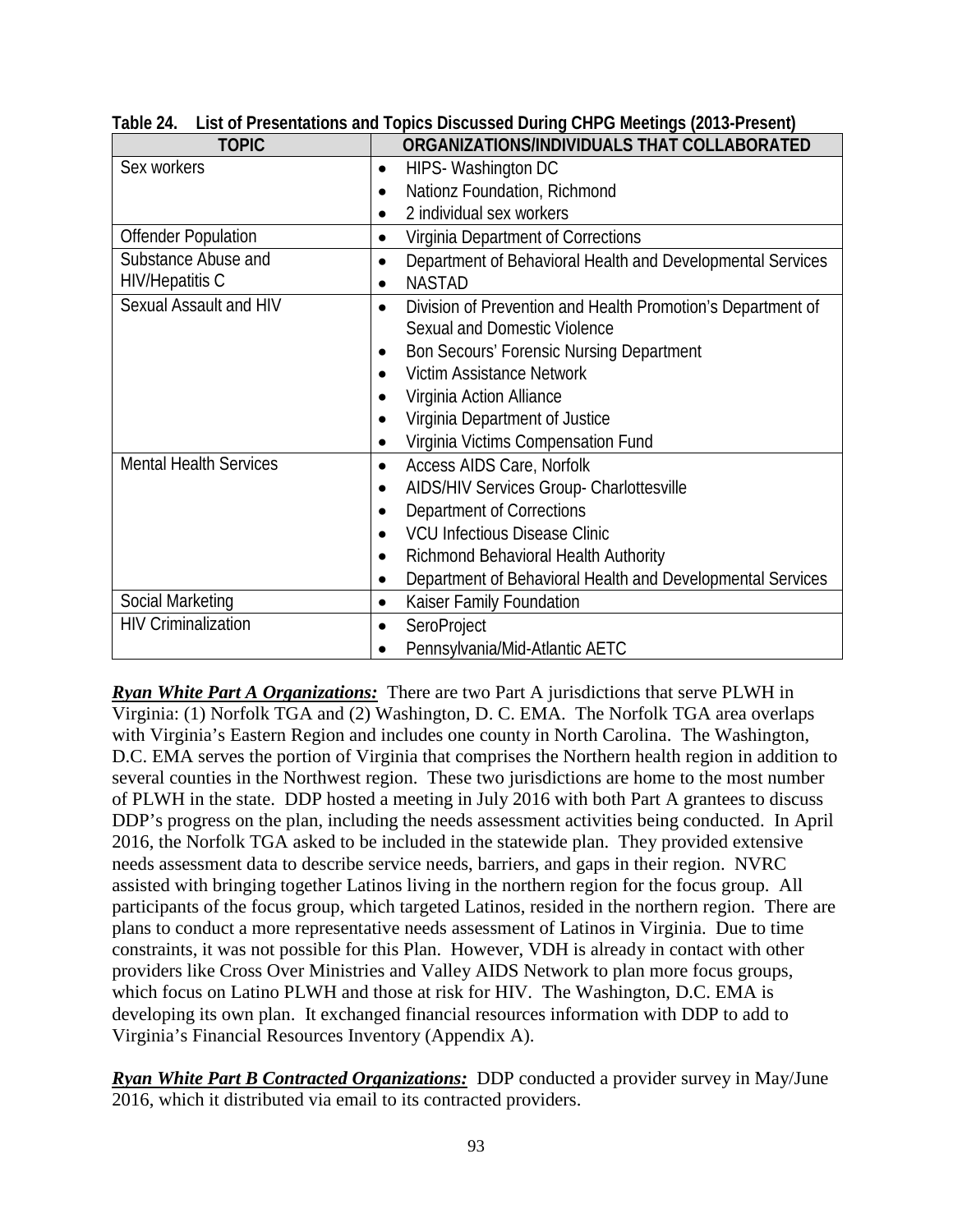*HOPWA Grantees:* In preparation of this plan, DDP contacted two HOPWA grantees to obtain a better initial understanding of their programs and services. This served a two-fold purpose, to collect first Financial Resources Inventory information from them, and second, to understand better the services provided through HOPWA to understand how they are leveraged to serve PLWH in Virginia, specifically in the Northern and Eastern Regions. As a result, a small ad-hoc work group will explore the issue of housing services and make recommendations to VDH on identification of needs and resources to meet them.

## **b. Describe stakeholders and partners not involved in the planning process, but who are needed to more effectively improve outcomes along the HIV Care Continuum.**

Stakeholders not adequately involved in the creation of this planning document are mentioned below:

- *Male to female transgender persons:* CHPG lost representation of the male to female transgender population in 2014 and had no representatives from this community until August 2016.
- *Military and Veterans:* DDP has had limited engagement of activity duty and veteran military personnel, which in a state with a large military presence leaves many of the Commonwealth's citizens unrepresented.
- *Lawmakers:* Several key planning objectives focus on policy and law, such as syringe exchange. DDP and CHPG has had limited input from the legal community in the development of this planning document.
- *Undocumented persons:* While indirect input from Virginia's undocumented population has come from contractors who provide services to these individuals, direct guidance and input was not received from this population.
- *The Asian and Asian American community:* Virginia's population of persons identifying as Asian or Asian American is growing rapidly, particularly in Northern Virginia. While HIV prevalence is not high in this population in Virginia, representation from Asian/Asian Americans would benefit the planning process.
- *People Who Inject Drugs in the Southwest Health Region:* Efforts to engage PWIDs in the Central, Eastern and Northern Health Regions have been fairly successful. With the high prevalence of Hepatitis C in the Southwest Health Region among PWIDs, representation from this group would be beneficial, particularly from the counties that CDC has determined are vulnerable to HIV outbreak.
- Other state agencies: The Departments of Education, Social Services, Justice, Juvenile Justice, Medical Assistance Services and Housing would all be beneficial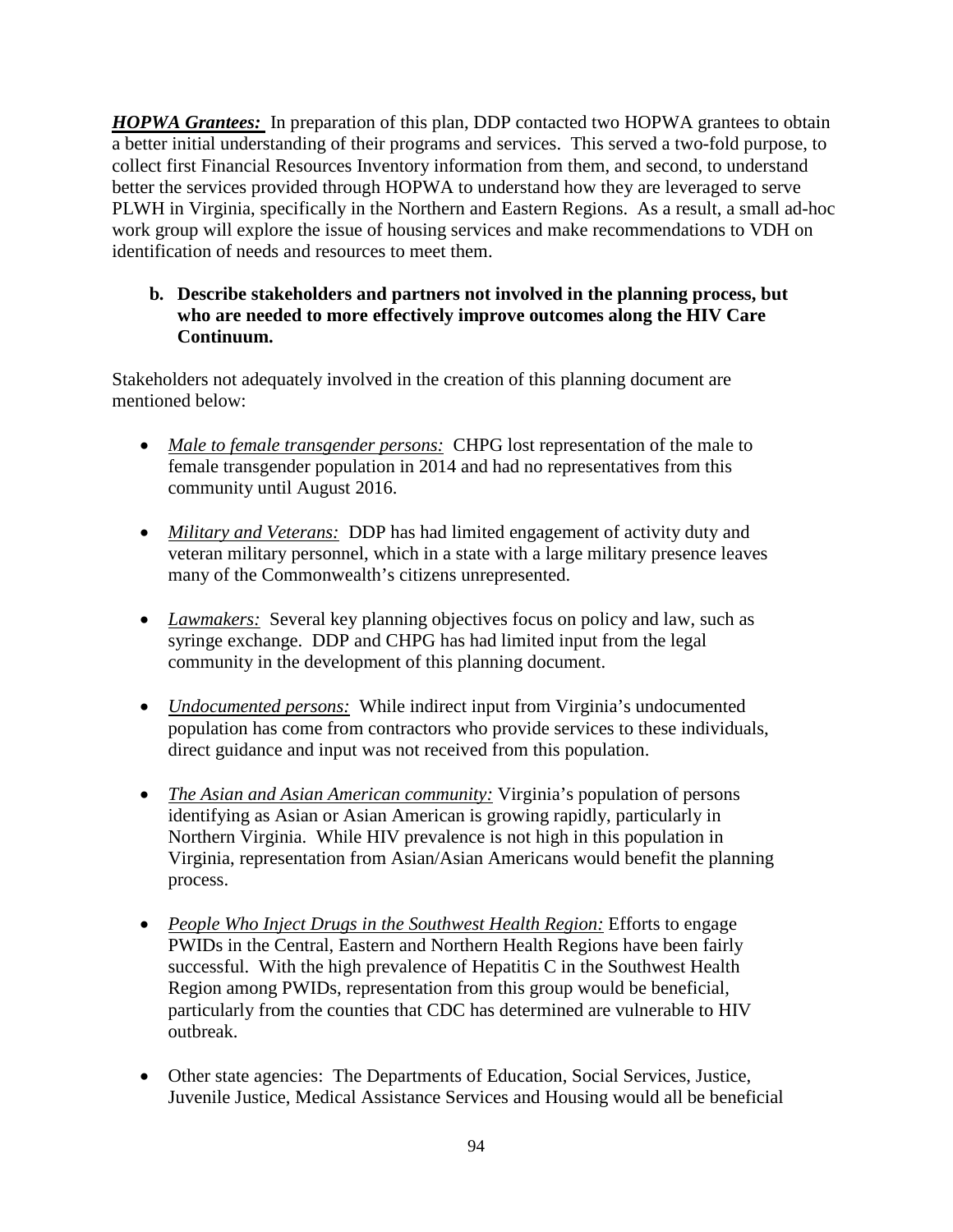partners for HIV planning in the Commonwealth but have had limited input in this planning document.

## **c. Provide a letter of concurrence to the goals and objectives of the Integrated HIV Prevention and Care Plan from the co-chairs of the planning body and the health department representatives (***Appendix C***)**

See Letters of Concurrence from the Norfolk TGA (Part A) and the Community HIV Planning Group, both of which are chaired or co-chaired by the single signee.

# **C. People Living With HIV (PLWH) and Community Engagement**

## **a. Describe how the people involved in developing the Integrated HIV Prevention and Care Plan are reflective of the epidemic in the jurisdiction.**

DDP seeks to implement an integrated planning process that reflects guidelines established by CDC's 2012 Planning Guidance and one that supports CDC and HRSA's recommendation of parity and inclusion of those most affected by HIV. In order to achieve this goal, Virginia relies heavily on its Community HIV Planning Group (CHPG) membership to be reflective of Virginia's HIV epidemic. Table 21 illustrates CHPG membership in relation to Virginia's 2014 HIV prevalence data.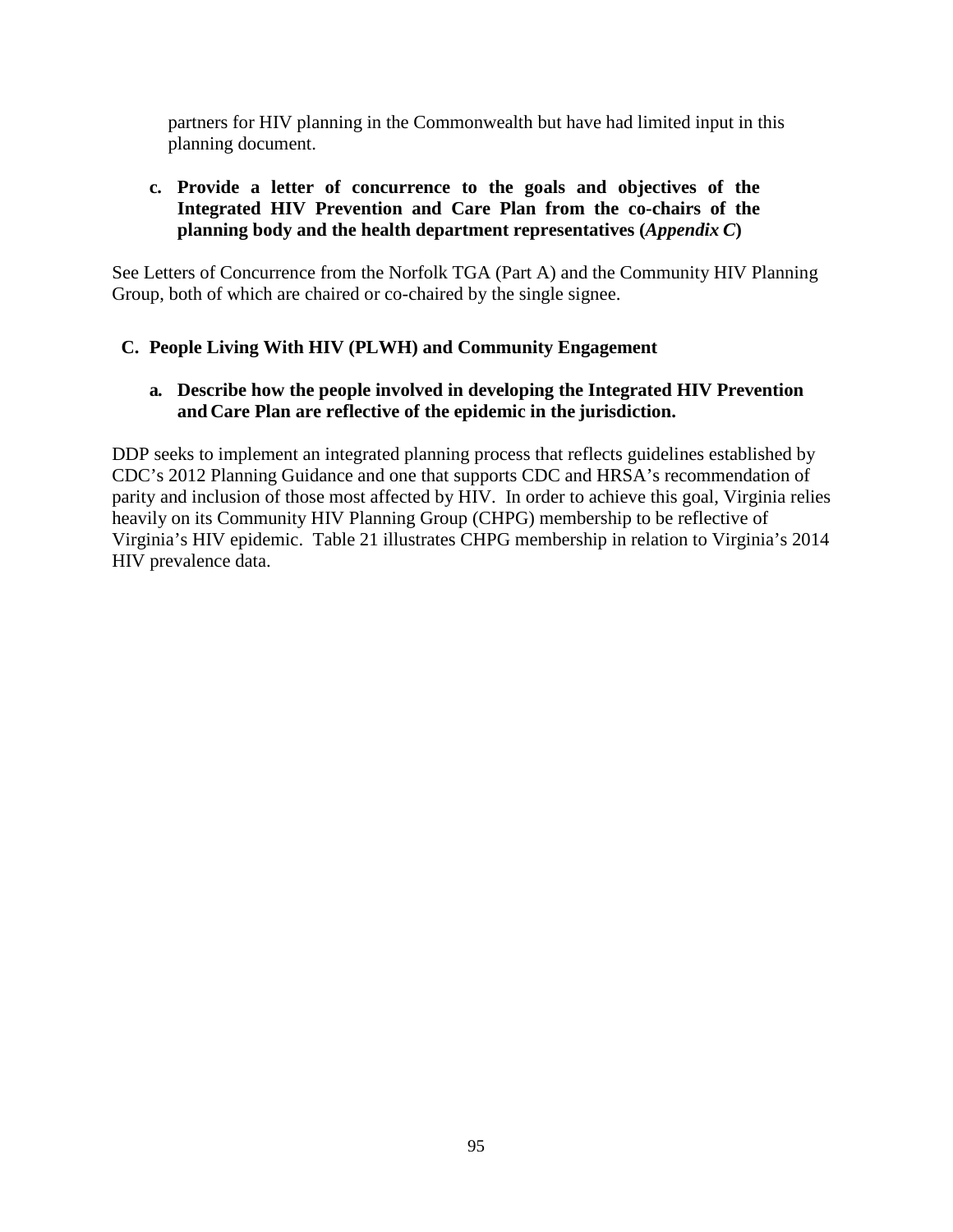|                                         | 2014 HIV Prevalence | <b>Target</b><br>Membership | <b>Actual Membership</b> |         |
|-----------------------------------------|---------------------|-----------------------------|--------------------------|---------|
|                                         | in Virginia         | $(N=35$ members)            | As of August 2016        |         |
| <b>Sex</b>                              | Percent             | <b>Number</b>               | <b>Number</b>            | Percent |
| Male                                    | 74%                 | 26                          | 23                       | 69.7%   |
| Female                                  | 26%                 | 9                           | 10                       | 30.3%   |
| <b>Priority Population</b>              |                     |                             |                          |         |
| <b>MSM</b>                              | 47%                 | 16                          | 17                       | 51.5%   |
| <b>PWID</b>                             | 9%                  | 3                           | $\overline{2}$           | 6.1%    |
| <b>Heterosexuals</b>                    | 19%                 | $\overline{7}$              | 14                       | 42.4%   |
| Transgender                             | data incomplete     | data incomplete             | $\overline{2}$           | 6.1%    |
| Race/Ethnicity                          |                     |                             |                          |         |
| <b>Black</b>                            | 60%                 | 21                          | 18                       | 54.5%   |
| White                                   | 30%                 | 11                          | 14                       | 42.4%   |
| Hispanic                                | 8%                  | 3                           | 3                        | 9.1%    |
| Asian                                   | 1%                  | $\overline{0}$              | $\overline{0}$           | 0.0%    |
| <b>Health Region of Residence</b>       |                     |                             |                          |         |
| Eastern                                 | 31%                 | 11                          | 10                       | 30.3%   |
| Central                                 | 23%                 | 8                           | 12                       | 36.4%   |
| <b>Northern</b>                         | 29%                 | 10                          | 9                        | 27.3%   |
| <b>Northwest</b>                        | 8%                  | 3                           | 1                        | 3.0%    |
| Southwest                               | 8%                  | 3                           | 3                        | 9.0%    |
| Age Group                               |                     |                             |                          |         |
| $15-29$                                 | 11%                 | $\overline{4}$              | 7                        | 21.2%   |
| 30-39                                   | 16%                 | 6                           | 5                        | 15.2%   |
| 40-49                                   | 29%                 | 10                          | 9                        | 27.3%   |
| 50-59                                   | 31%                 | 11                          | $\overline{7}$           | 21.2%   |
| $60+$                                   | 14%                 | $\overline{5}$              | $\overline{1}$           | 21.2%   |
| Sero-status                             |                     |                             |                          |         |
| Living with HIV<br>(Bylaws mandate 30%) |                     | 11                          | 14                       | 42.4%   |

**Table 25. CHPG Membership Compared to Virginia Prevalence Rates in 2014**

The CHPG consists of representatives from populations with high HIV prevalence and from stakeholders across Virginia that provides and/or supports HIV prevention, care and treatment services for its Virginia's residents. Stakeholder engagement includes PLWH, behavioral and social sciences disciplines, business and labor industries, community health care centers (CHCs), correctional facilities, faith communities, HIV clinical care providers, homeless service experts, academic institutions, psychosocial support and treatment service providers, other relevant state agencies, local and state health departments, and officials supporting efforts against transmission of HIV, tuberculosis, hepatitis, and STDs. Through this broad range of representation, DDP seeks input on planning, implementation, monitoring and evaluation, and integration of services to provide a coordinated approach to addressing HIV.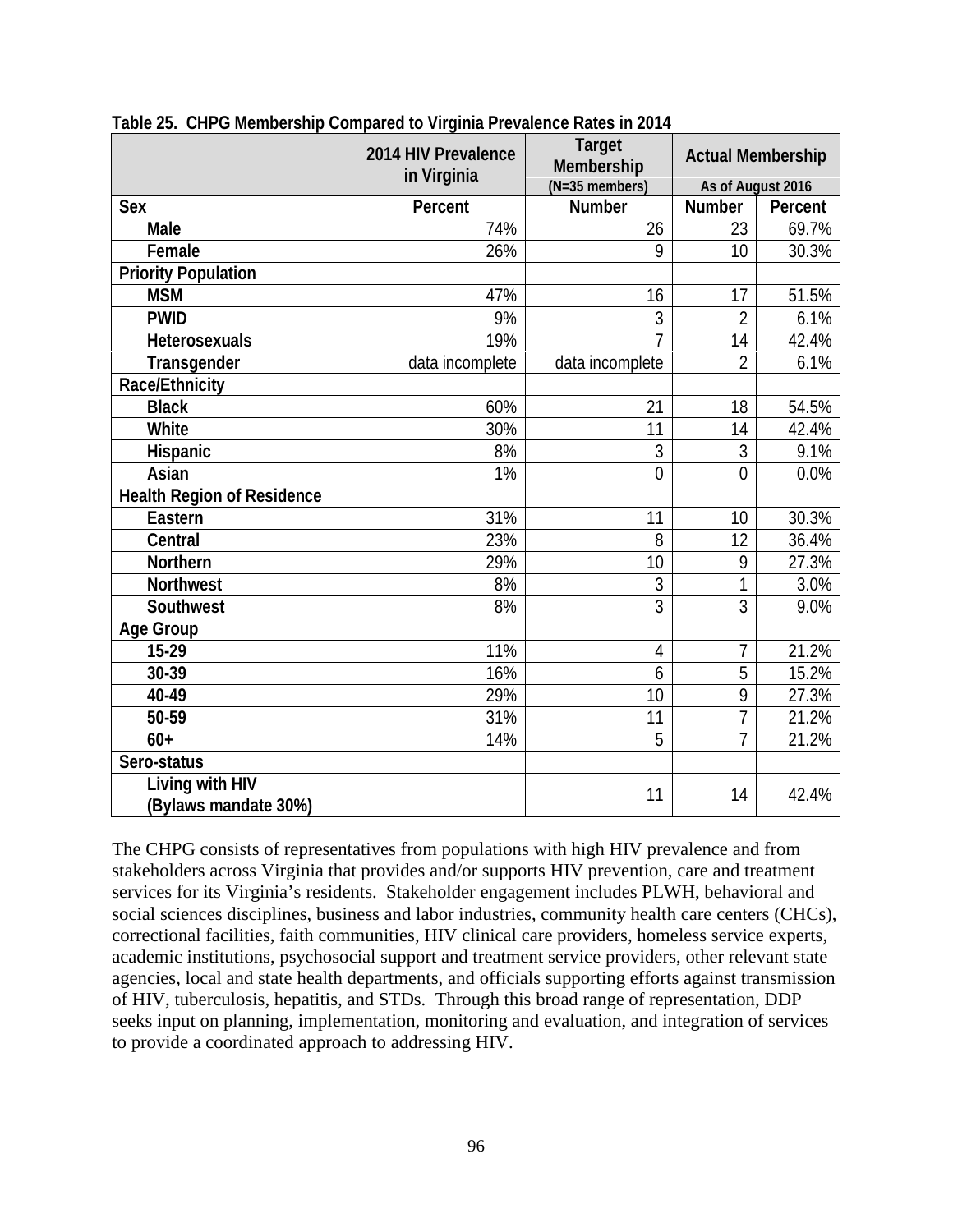### **b. Describe how the inclusion of PLWH contributed to the plan development.**

In the formulation of this integrated plan, DDP collaborated extensively with the CHPG; Consumer Advisory Groups; focus groups and semi-structured interviews (provider and consumer); Part A providers in Virginia, including the Norfolk TGA and Washington D.C. EMA Planning Councils; and agencies serving at persons at high risk for HIV as well as PLWH, in order to create a plan representative of their needs. The following examples describe their input during the planning process over the past five years.

*Community HIV Planning Group:* The CHPG is a mixed group of PLWH and stakeholder organizations. As seen in Table 21, PLWH comprise 42.4% of the CHPG membership. The activities of the CHPG have already been described in this section of the plan, under *B. Collaborations, Partnerships, and Stakeholder Involvement*.

*Public Hearings:* DDP routinely conducts public hearings annually to ask for input on improving care and prevention strategies and activities throughout the state. The hearings are held in three of the five health regions, and rotate each year so that PLWH and other community members are each afforded the opportunity to have their voice heard. Public hearings have helped DDP restructure the format in how medical case management services were delivered in the Southwest Region, helped address transportation needs in the Eastern Region and informed DDP on various other issues that PLWH face in the Commonwealth. Information gathered from public hearings has been incorporated into the need assessment section of this planning document. In the year preceding submission of the Plan, in lieu of public hearings, DDP conducted semi-structured interviews and focus groups, and sent written surveys with consumers and providers

*Individual and Small Group Engagement Sessions:* There are many at risk sub-populations and PLWH that are not represented adequately in traditional community engagement settings. Therefore it was decided in the revision of the 2013 Jurisdictional Plan to have DDP's HIV planners facilitate small forums in which information can be gathered to help represent these groups in the planning process. From 2013 to 2016, DDP's HIV Planners engaged PLWH and those at high risk who are substance users, sex workers, military personnel, undocumented immigrants, migrant farmworkers, community health workers, young MSM from 16-18, and homeless individuals. Information gleaned from these meeting has been compiled and included in the needs assessment section of this plan. In total, 31 small group engagement sessions were held to ascertain the needs of these populations. They helped to guide the formation of the specific strategies and activities needed to address identified needs, barriers, and gaps in Virginia's HIV services portfolio (see Appendix B: HIV Services Five-Year Work Plan).

*CAPUS, SPNS, and Latino Engagement Meetings:* DDP has hosted engagement meetings that coincide with specific funding awards. Both HRSA Special Projects of National Significance (SPNS) and Virginia's CDC-funded Care and Prevention in the United States (CAPUS) demonstration projects hosted day long events in order to gather information from their respective targeted communities in order to formulate strategies to achieve the goals of each funded project. These projects targeted PLWH, as well as high-risk individuals. Through this input process, DDP improved care and prevention strategies that have since become institutionalized. For example, Virginia's statewide partnership with Walgreens piloted the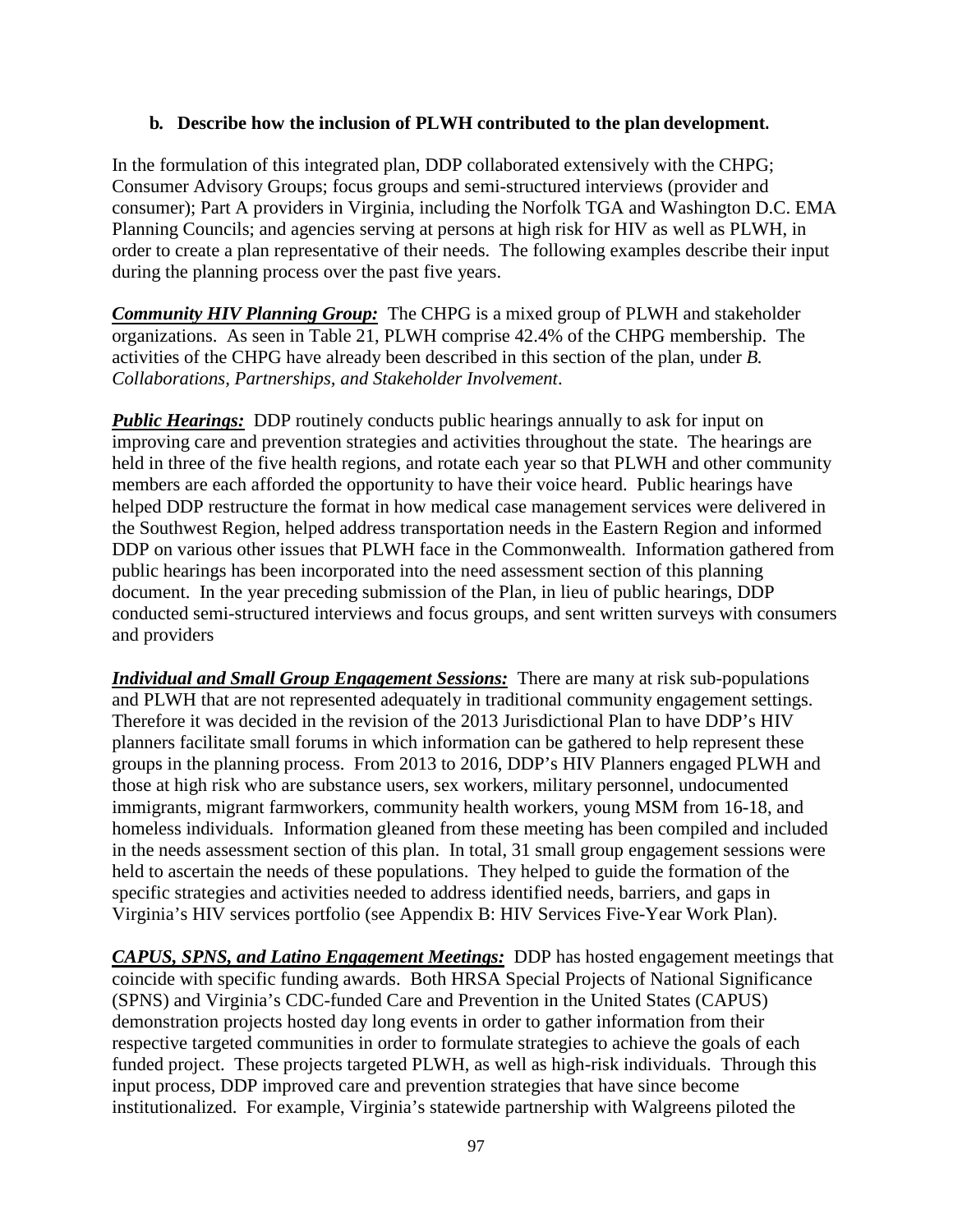pharmacy-based testing program under CAPUS and patient navigation for PLWH was piloted under SPNS. Both of those strategies now receive continuing funding through other DDP funding sources. The CAPUS engagement meeting had high turnout from the Latino population, and many members of that population voiced concerns specific to Latinos in Virginia. As a result, DDP organized another day long engagement meeting focused specifically on the Latino population where issues such as health literacy, delivery of services in Spanish, and serving undocumented individuals was discussed and incorporated into this planning document.

**Community Advancement Project (CAP):** DDP's advisory board of MSM and Transgender women of color is in its eighth year of existence. The CAP consists of both PLWH and those at high-risk for HIV. It provides input regarding the needs of MSM and Transgender women of color around the Commonwealth. The CAP has regional meetings throughout the year and a statewide meeting annually. CAP members have been instrumental in providing input for DDP on topics such as stigma, PrEP and nPEP, ACA, media campaigns and materials, and racial disparities in health access. The group also serves as "PrEP ambassadors" for the state, promoting the use of the biomedical intervention among young minority MSM. Their input has also been incorporated into this planning document.

*Community Advisory Boards (CABs) and Forums with PLWH:* DDP's HIV Care Services and regional planning councils (Norfolk TGA and Washington, D.C. EMA) heavily rely on the guidance of PLWH to participate in the development of local, regional and statewide planning efforts to improve services. Several Community Advisory Boards of PLWH, including those facilitated by DDP and its contractor have provided extensive input into the development of this planning document, which is discussed in sections throughout the plan.

Sisters Promoting H.O.P.E. is a community mobilization effort for Black women jointly led by DDP and faith-based organizations. DDP receives input from this advisory committee on improving engagement with and services for African American women. The group hosts annual meetings for African American women and beginning in 2014, women living with HIV.

Specific engagement of PLWH, in addition to the above, included a brief needs assessment conducted in May/June 2016. Results of the needs assessment have guided the formulation of objectives, strategies, and specific activities outlined in Appendix B (Virginia Five Year HIV Services Plan). Also, in July of 2016, DDP partnered with Virginia Commonwealth University (VCU) to host a two-day forum for PLWH. The forum solicited input from PLWH in the forms of structured interviews and small group forums. This input was also instrumental in the formulation of strategies and activities found in this planning document.

**c. Describe the methods used to engage communities, people living with HIV, those at substantial risk of acquiring HIV infection and other impacted population groups to ensure that HIV prevention and care activities are responsive to their needs in the service area.**

Many engagement methods have already been described earlier in this section. To ensure the planning process addresses the current and emergent needs of those most affected by HIV, DDP and the CHPG use epidemiological data along with biographical data in the membership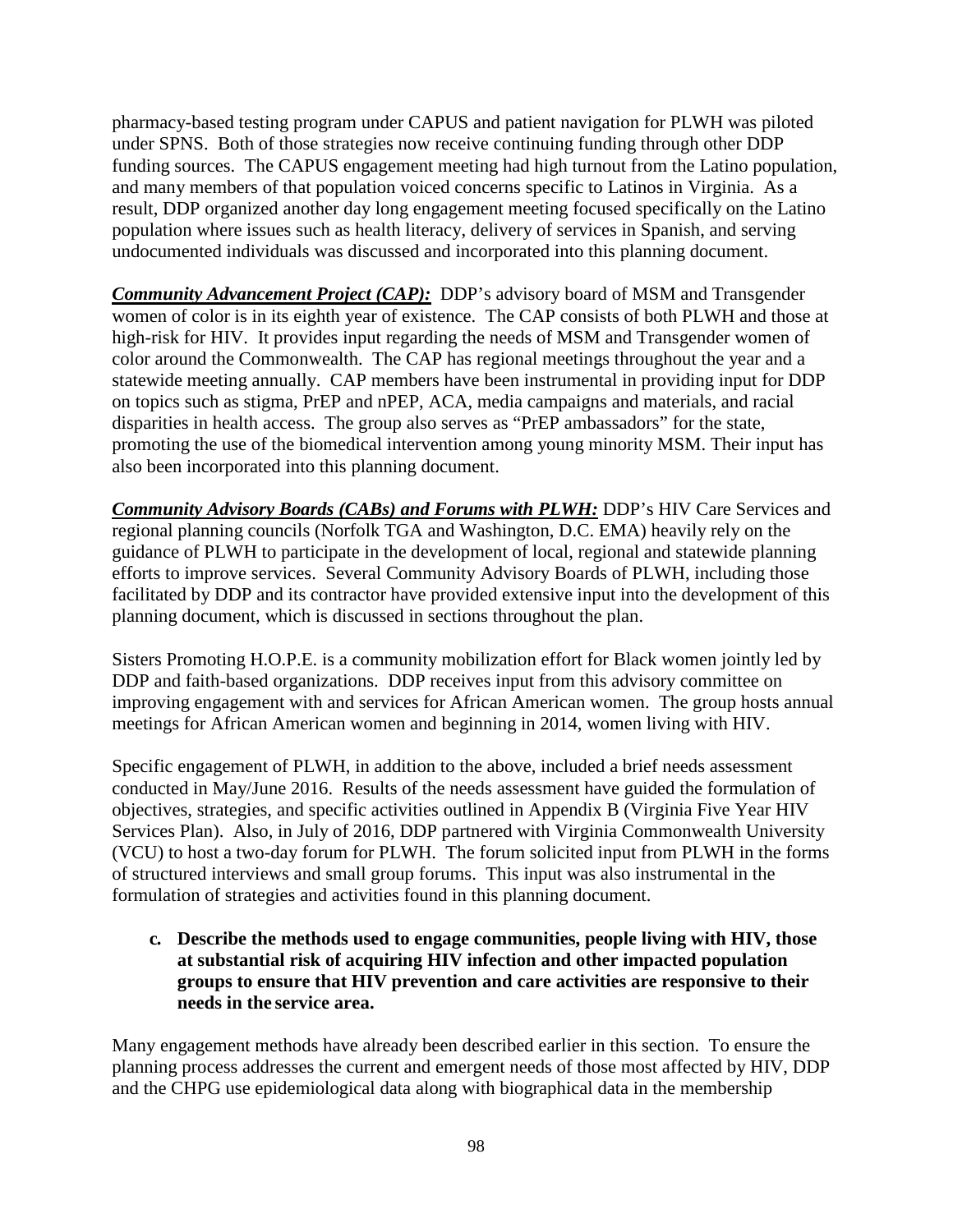selection process. Demographic factors utilized in the selection of new members include age, gender, sexual orientation, race, ethnicity, and geographic region. DDP and CHPG also consider life experiences and ensure that individuals with relevant life histories are afforded opportunities for active participation, as well as, those who bring workforce credentials. As a result of these identified priorities, the CHPG membership list is very reflective of Virginia's HIV prevalence.

Other strategies for the engagement of PLWH and those at high-risk include population-focused regional meetings where the HIV planners travel to the five health regions of the state to engage the targeted communities in the planning process through the use of regional forums, interviews and focus groups. This strategy allows for targeted input on the development of strategies and activities to address the integrated needs of hard-to-reach populations, such as active drug users, sex workers, and men who engage in sex with men but do not identify as gay or bisexual. DDP has used this strategy since 2014 in order to help determine barriers to accessing services for these populations.

By improving upon community engagement strategies, communities also have an opportunity to ask questions and voice their concerns. Engagement is demonstrated as a two-way street ensuring both dissemination and collection of information to inform planning processes. Verbal and written feedback from community members is then incorporated into CHPG discussions and activities. Stakeholders are encouraged to support and inform integration services in communities wherever possible to address syndemic diseases associated with HIV.

# **d. Describe how impacted communities are engaged in the planning process to provide critical insight into developing solutions to health problems to assure the availability of necessary resources.**

DDP has broadened the scope of engagement to focus on gaining community input to address key health problems during the past three years. CHPG meetings were restructured to become topic specific forums where community partners and members of impacted communities were invited in to participate with CHPG membership in tackling specific issues. Three of the issues outlined in Table 20 are described in more detail below.

- 1. *HIV Criminalization and its impact on partner services and linkage to care:* DDP invited a national organization that focuses on HIV criminalization issues, along with an individual charged with the felony to participate in a discussion with CHPG on how state laws that make disclosure mandatory in many instances are a barrier for individuals to know their status, or in the case of new diagnosis, prevent individuals from confirmatory testing or entering care for fear their partners will take legal action against them. The issue of ongoing partner notification and how criminalization laws impact the ability of PLWH to use this service is also impacted by fear of prosecution.
- 2. *nPEP for Victims of Sexual Assault:* DDP invited members from the forensic nursing community, advocate organizations for victims of sexual assault, the state Criminal Compensation Fund, and the state Department of Justice to a forum to ascertain the issues that exist with getting nPEP into the hands of sexual assault victims in emergency room situations. Virginia's Criminal Compensation Fund will pay for nPEP, but only if the